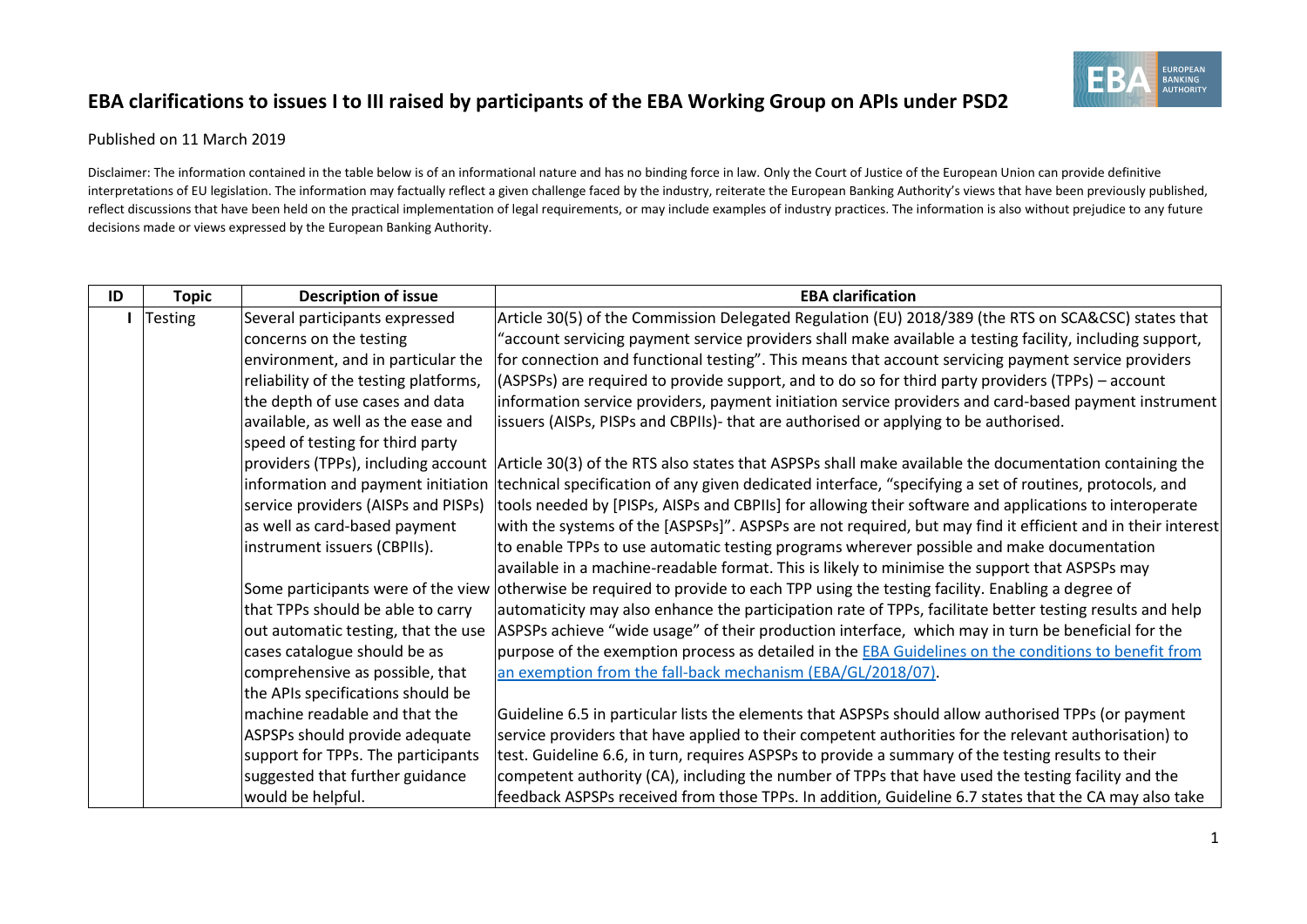|              |             |                                             | EUROPEAN<br>BANKING                                                                                                                                                                                                                                                                                                                                                                                                                                                                                                                                                                                                                                            |
|--------------|-------------|---------------------------------------------|----------------------------------------------------------------------------------------------------------------------------------------------------------------------------------------------------------------------------------------------------------------------------------------------------------------------------------------------------------------------------------------------------------------------------------------------------------------------------------------------------------------------------------------------------------------------------------------------------------------------------------------------------------------|
|              |             |                                             | into account any problems reported to it by PISPs, AISPs and CBPIIs in relation to the elements to be                                                                                                                                                                                                                                                                                                                                                                                                                                                                                                                                                          |
|              |             |                                             | tested in accordance with Guideline 6.5. Furthermore, Guideline 7.2 requires the CA to take into                                                                                                                                                                                                                                                                                                                                                                                                                                                                                                                                                               |
|              |             |                                             | account the results of the testing and how the ASPSP has resolved the issues raised by TPPs when                                                                                                                                                                                                                                                                                                                                                                                                                                                                                                                                                               |
|              |             |                                             | assessing whether or not the ASPSP meets the wide usage condition.                                                                                                                                                                                                                                                                                                                                                                                                                                                                                                                                                                                             |
|              |             |                                             | ASPSPs may therefore find it helpful to avail themselves of the test cases catalogues and other testing<br>support material that the EBA understands has been developed by a number of API initiatives. Given<br>the link between the testing phase and the wide usage criterion and to avoid issues that may otherwise<br>arise in the production environment, ASPSPs may find it to be in their own interest to ensure that the<br>functionalities and scenarios available for testing are as close as possible to the functionalities that will<br>subsequently be offered in the production interface.                                                     |
|              |             |                                             | Regarding the availability of the testing facilities, the EBA notes that the requirements on performance<br>and availability under Article 32 RTS do not apply to the testing facility. That being said, Article 30(5) of<br>the RTS requires ASPSPs to make available a testing facility, and the Guidelines require ASPSPs to<br>provide information on the TPP usage of the testing facility and how the ASPSP has resolved the issues<br>that may arise during testing and/or in the production environment. Therefore, if the testing facility<br>does not function well, this will impact on the assessment of the ASPSP's application for an exemption. |
|              |             |                                             | However, as stated on page 32 of the Final report on the Guidelines, EBA and NCAs encourage TPPs to<br>participate in the testing and to communicate any issues they experience with the test (or production)<br>interfaces to the ASPSP so that the ASPSP can address those issues in a timely manner and develop a<br>high-performing dedicated interface.                                                                                                                                                                                                                                                                                                   |
| $\mathbf{u}$ | Aligning    | Some participants raised the                | Article 30(3) of the RTS on SCA&CSC states that ASPSPs shall make available the documentation                                                                                                                                                                                                                                                                                                                                                                                                                                                                                                                                                                  |
|              |             | functionalitie concern that data and        | containing the technical specification of any given dedicated interface "no less than 6 months before                                                                                                                                                                                                                                                                                                                                                                                                                                                                                                                                                          |
|              | s and data  | functionalities available through           | the application date [of the RTS], or before the target date for the market launch of the access interface                                                                                                                                                                                                                                                                                                                                                                                                                                                                                                                                                     |
|              |             | requirements API initiatives are not always | when the launch takes place after the [application] date [of the RTS]."                                                                                                                                                                                                                                                                                                                                                                                                                                                                                                                                                                                        |
|              | between API | aligned between different API               | This means that ASPSPs are required to make the documentation available no later than 14 March                                                                                                                                                                                                                                                                                                                                                                                                                                                                                                                                                                 |
|              | initiatives | initiatives. The participants               | 2019. This, in turn, will facilitate transparency in the market regarding the functionalities offered                                                                                                                                                                                                                                                                                                                                                                                                                                                                                                                                                          |
|              | (and APIs   | suggested the EBA to design a               | through APIs, which should be helpful to TPPs. As stated in issue I above, ASPSPs may find it efficient                                                                                                                                                                                                                                                                                                                                                                                                                                                                                                                                                        |
|              | more        | survey to send to API initiatives to        | and in their own interest to make the documentation available in a machine-readable format in order                                                                                                                                                                                                                                                                                                                                                                                                                                                                                                                                                            |
|              | generally)  |                                             | identify the data and functionalities to minimise the need to provide support needed for each TPP using the testing facility and for the                                                                                                                                                                                                                                                                                                                                                                                                                                                                                                                       |
|              |             | available under each API initiative.        | purpose of the exemption process. API initiatives may also wish to consider surveying the ASPSPs                                                                                                                                                                                                                                                                                                                                                                                                                                                                                                                                                               |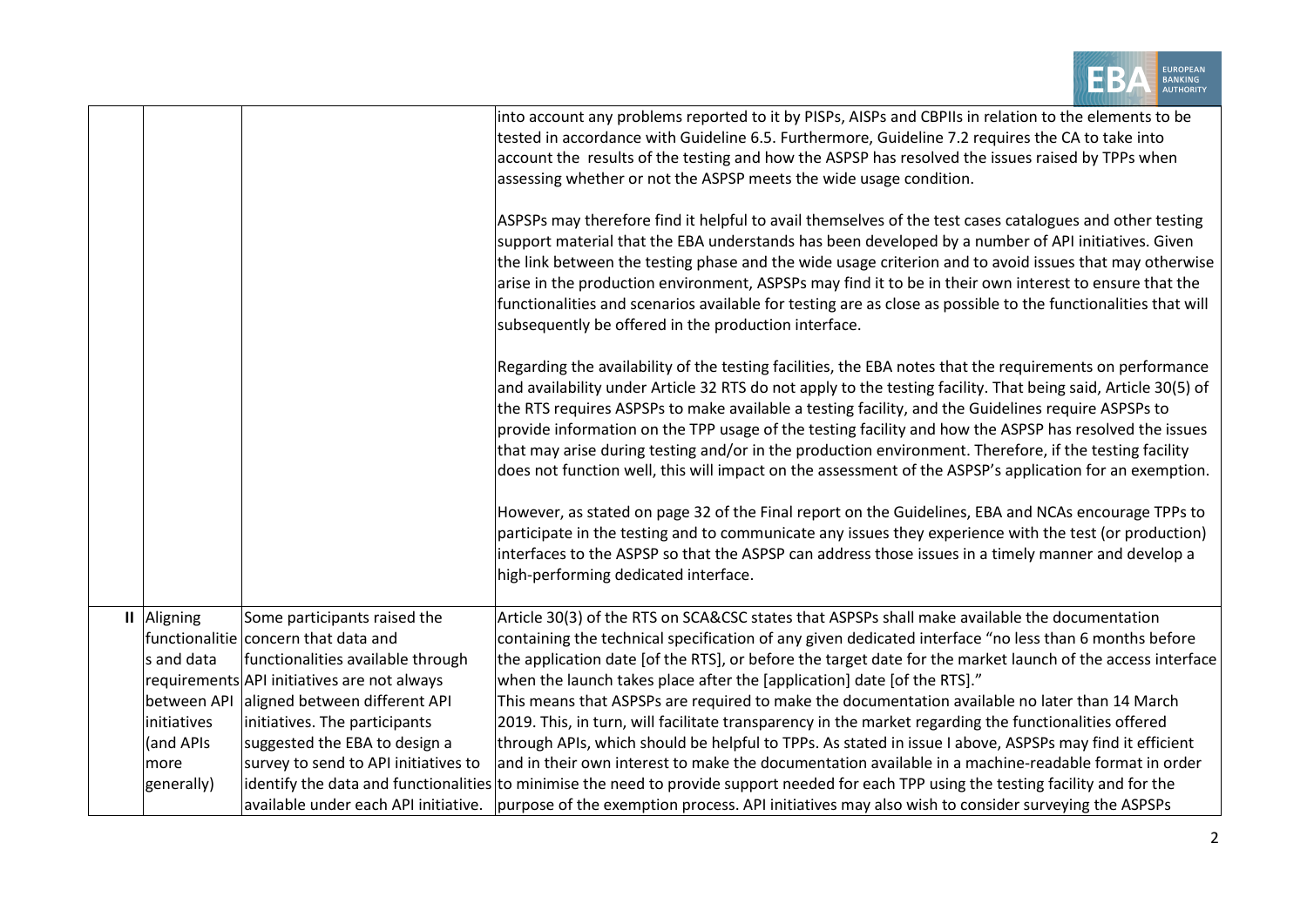|     |                                                                                                        |                                                                                                                                                                                                                                                                                                                                                                                                                                                                                                                              | EUROPEAN<br><b>BANKING</b>                                                                                                                                                                                                                                                                                                                                                                                                                                                                                                                                                                                                                                                                                                                                                                                                                                                                                                                                                                                                                                                                                                                                                                                                                                                                                                                                                                                                                                                                                                                                                                                                                                                                                                                                                                                                                                                                                                            |
|-----|--------------------------------------------------------------------------------------------------------|------------------------------------------------------------------------------------------------------------------------------------------------------------------------------------------------------------------------------------------------------------------------------------------------------------------------------------------------------------------------------------------------------------------------------------------------------------------------------------------------------------------------------|---------------------------------------------------------------------------------------------------------------------------------------------------------------------------------------------------------------------------------------------------------------------------------------------------------------------------------------------------------------------------------------------------------------------------------------------------------------------------------------------------------------------------------------------------------------------------------------------------------------------------------------------------------------------------------------------------------------------------------------------------------------------------------------------------------------------------------------------------------------------------------------------------------------------------------------------------------------------------------------------------------------------------------------------------------------------------------------------------------------------------------------------------------------------------------------------------------------------------------------------------------------------------------------------------------------------------------------------------------------------------------------------------------------------------------------------------------------------------------------------------------------------------------------------------------------------------------------------------------------------------------------------------------------------------------------------------------------------------------------------------------------------------------------------------------------------------------------------------------------------------------------------------------------------------------------|
|     |                                                                                                        |                                                                                                                                                                                                                                                                                                                                                                                                                                                                                                                              | implementing their respective specifications, software, and/or implementation tools and compare and<br>publish the functionalities supported by these ASPSPs. This should further enhance transparency for all<br>market participants, and TPPs in particular, regarding the functionalities available through each API and<br>any divergences between ASPSPs using that API.                                                                                                                                                                                                                                                                                                                                                                                                                                                                                                                                                                                                                                                                                                                                                                                                                                                                                                                                                                                                                                                                                                                                                                                                                                                                                                                                                                                                                                                                                                                                                         |
| III | List of<br>qualified<br>trust service<br>providers<br>(QTSPs)<br>issuing PSD2<br>eIDAS<br>certificates | Some industry participants were<br>identify which QTSPs issue PSD2<br>eIDAS certificates on the QTSP list<br>that is published by the European<br>Commission on their website.<br>They also raised concerns that<br>there are apparently no QTSPs that<br>offer PSD2 eIDAS certificates and<br>that the list of the European<br>Commission website is not in a<br>machine-readable format. These<br>participants suggested amending<br>the content and the functionalities<br>of the EU Commission's website<br>accordingly. | The EBA understands that the QTSPs listed on the website of the European Commission<br>concerned that PSPs are not able to (https://webgate.ec.europa.eu/tl-browser) is already in a machine-readable format and contains<br>detailed information for each QTSP. For a QTSP to become authorised, the entity is required to contact<br>the national supervisory body and to go through a national accreditation procedure. However, the EBA<br>also understands that the list does not specify whether a given QTSP provides PSD2 eIDAs certificates or<br>not, given that the respective national supervisory bodies do not provide such information.<br>Taking into account that the deadline for starting the testing the API interfaces of 14 March 2019 is<br>approaching quickly and that market participants are interested in obtaining eIDAS certificates as soon<br>as possible, the EBA has decided to approach the QTSPs listed on the above website and ask them<br>whether or not they issue or intend issuing eIDAS certificates for PSD2 purposes, including test<br>certificates.<br>Having assessed the responses, the EBA understands that the following QTSPs issue eIDAS certificates<br>for PSD2 purposes, as well as test certificates, (with additional information, including contact details,<br>available on the European Commission website stated above):<br>Aruba Posta Elettronica Certificata S.p.A. (Italy)<br><b>Buypass AS (Norway)</b><br>Evrotrust Technologies JSC (Bulgaria)<br>First certification authority, a.s. (Czech Republic)<br>InfoCert S.p.A. (Italy)<br>Krajowa Izba Rozliczeniowa S.A. (Poland)<br>LuxTrust S.A. (Luxembourg)<br>Microsec Micro Software Engineering & Consulting Private Company Limited by Shares<br>(Hungary)<br>MULTICERT - Serviços de Certificação Electrónica S.A. (Portugal)<br>NETLOCK Informatics and Network Privacy services Limited Company (Hungary) |